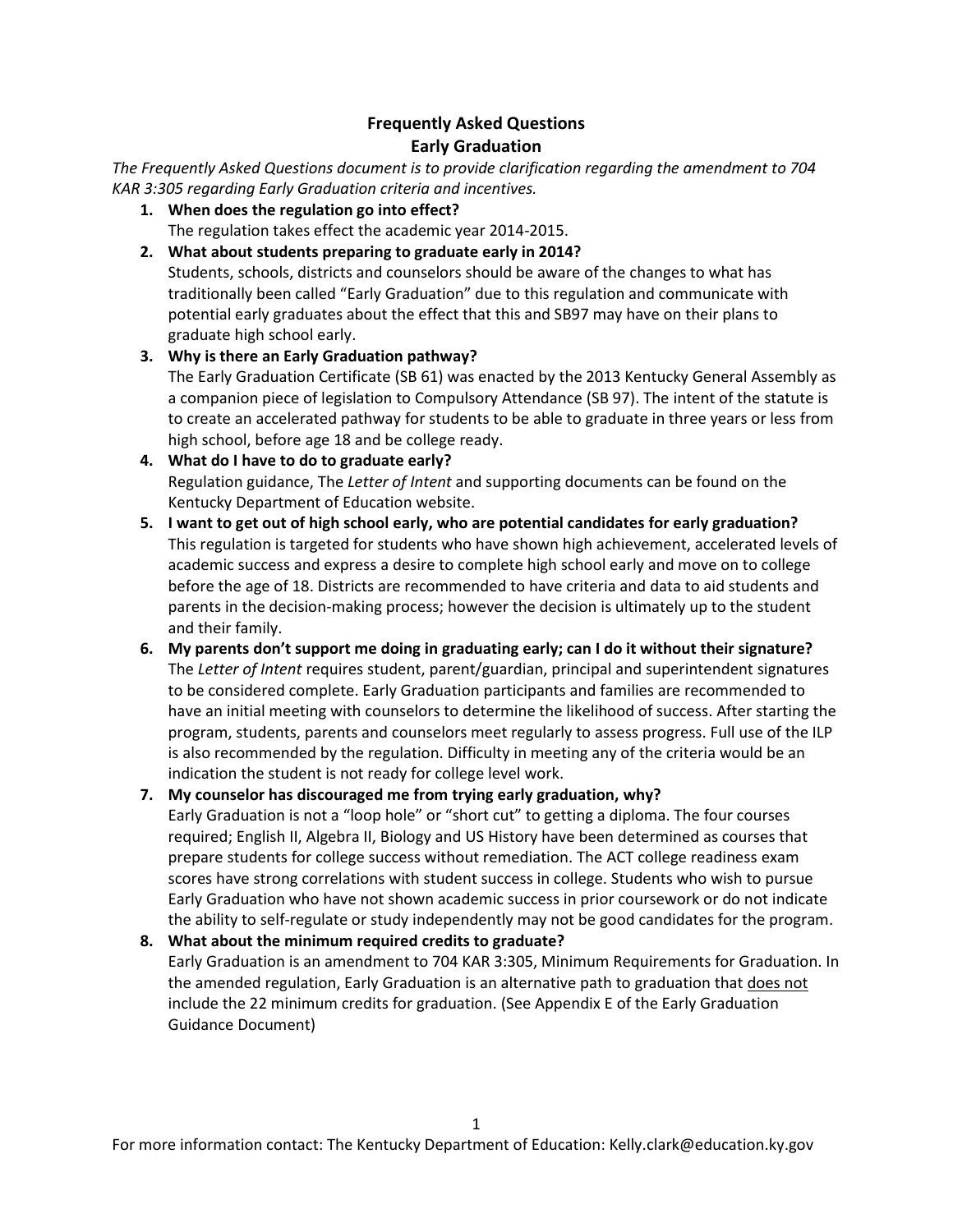#### **9. Can my district add requirements?**

No, according to KRS 158.142, a local board of education shall not impose graduation requirements that prohibit a student who is pursuing an Early Graduation program from finishing high school in less than four years.

#### **10. Do I get a diploma when I do Early Graduation?**

Yes, early graduates receive a diploma from their local board of education. If districts have multiple levels of diplomas (e.g. general, alternative or honors), it would be a local school board decision as to which diploma the student receives.

#### **11. Can I take high school courses in middle school?**

Yes, KRS 158.622 states that each school district shall "Accept for credit toward graduation and completion of high school course requirements an advanced placement, a high school equivalent, or a Kentucky Virtual High School course taken by a student in grades 5, 6, 7, or 8 if that student attains performance levels expected of high school students in that district as determined by achieving a score of "3" or higher on a College Board Advanced Placement examination or a grade of "B" or better in a high school equivalent or a Kentucky Virtual High School course." Make sure you have communicated with the high school before taking a course in middle school, online or in person, for which you want to earn high school credit.

### **12. Can I take End-of-Course exams in middle school?**

Yes, with the communication and acceptance of the sponsoring high school that the course given was 1) taught by a teacher that was highly qualified and certified to teach high school level courses 2) the student had prior approval that any online course was acceptable to the high school for course credit 3) The End-of-Course exam is given either at the middle school or high school following the student having successfully taken the full and complete course prior to taking the exam.

# **13. Can I double up and take two of the same content courses at the same time?**

Yes, you will need to plan a schedule with your counselor to ensure the school can accommodate your plans for acceleration.

### **14. What about taking the ACT exam early?**

Students participating in Early Graduation may take their state administered ACT test in their Freshman or Sophomore years. Guidance includes instructions to counselors on adding student names to the ACT roster for testing before the junior year. If students wish to take the ACT independently, the student will be responsible for the cost of the test. It is the student's responsibility to have the scores reported to the high school.

### **15. What if I have moved from another state and want to graduate early (after October 1st)?** The language of the regulation says to "indicate that intent to the school principal at the beginning of grade nine (9) or as soon as the intent is known. " (Students must have attended a Kentucky high school for three years to be eligible for the KEES equivalent fourth year award. Otherwise, students are only eligible for KEES for the years they attended a Kentucky high school).

### **16. What if I am homeschooled or in private school? Can I graduate early?**

This regulation establishes minimum requirements for a high school diploma in public schools in Kentucky. This regulation does not apply to current home-schooled or private school students, they are not eligible for the Certificate.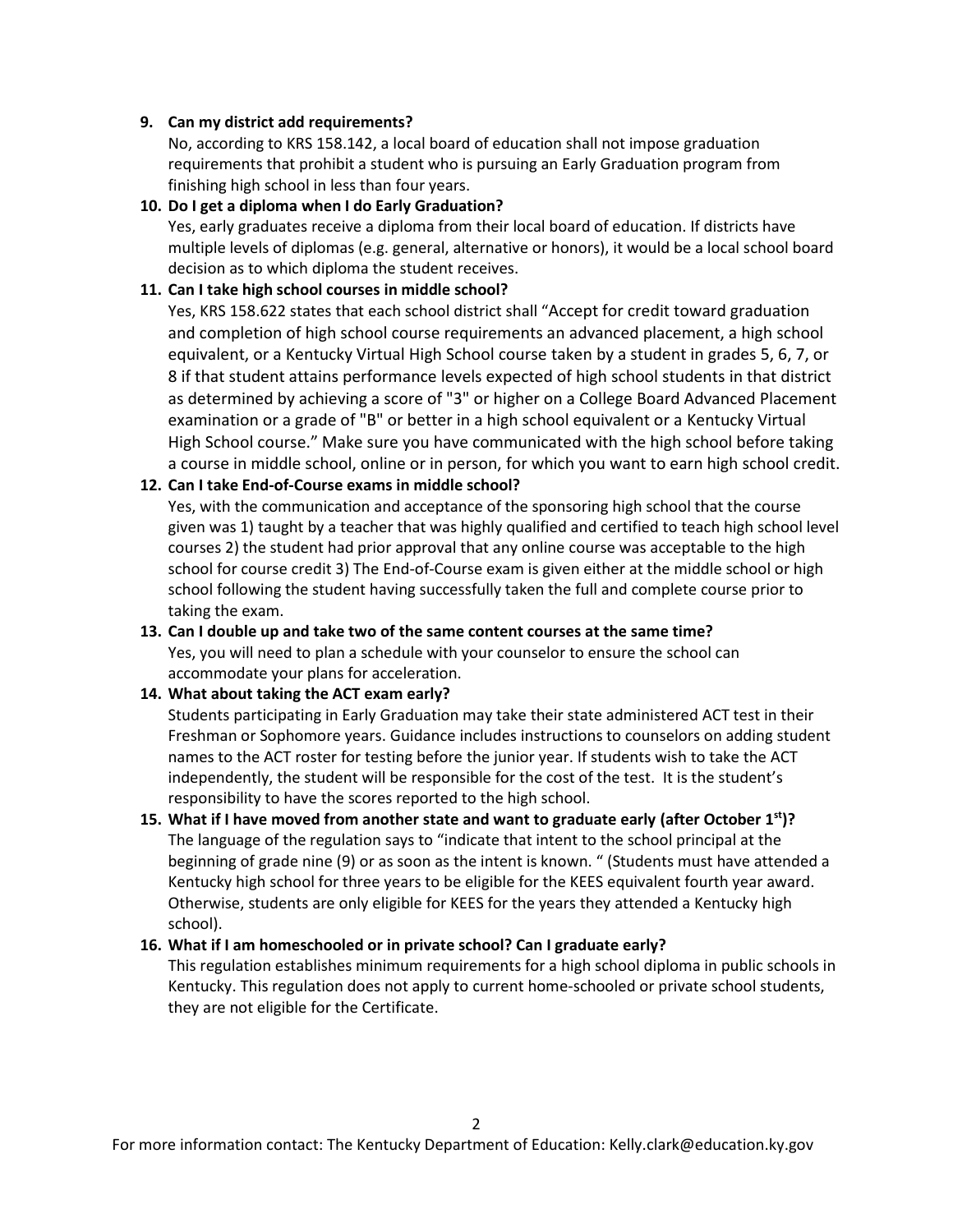# **17. What if I intend to graduate but change my mind and want to stay in high school?**

The *Letter of Intent* is not binding; a student may choose to stay four years in high school. Once the student exits Early Graduation, the student must be transitioned back to regular minimum graduation requirements and understands that they are no longer eligible for the Early Graduation Certificate.

# **18. What if I intend to graduate early but didn't meet proficiency in the End-of-Course (EOC) and/or my ACT scores are not close to benchmark for college readiness?**

A key piece to this legislation is the constant and continual monitoring of student progress through counseling and use of the ILP. Students, families and counselors should review academic performance each grading period to make sure the student is on track. **If a student is unable to reach proficiency in either course or exams that is a strong indicator the student is not ready for college level work.** If an Early Graduate candidate successfully passes a course, but does not meet EOC benchmark, the student may complete an appeal process to the district board on the extenuating circumstances to re-take the EOC exam again. The DAC should keep the rationale for the retake on file. Refer to the District Assessment Coordinator's Guide 2014- 2015 for more information.

Students may re-take the ACT as often as they choose (only one school sponsored administration is provided, additional administrations must be funded by the student). Students may retake End-Of-Course exams but only after retaking the full and complete course itself (credit recovery is not an acceptable replacement) and may take the End-of-Course again (only once per course and only for Early Graduate candidates).

### **19. What if I graduate early and leave in December?**

The Early Graduation Certificate funds would not be available until the fall of the year you graduate. You may attend college during the summer and wait for the Certificate to be applied during the fall term. If you graduate before you complete three full years of high school, you may not qualify for the KEES equivalent award. You should contact the Kentucky Higher Education Assistance Authority (KHEAA) to see how graduating in December would affect your KEES earnings.

# **20. What if I intend to graduate early and move to another school in the district before I finish?** You should make sure that your new school receives and enters the *Letter of Intent* into Infinite Campus. Prior to moving schools, conversations should take place notifying the school of your alternative placement and conjointly work out an accelerated pathway for the student in the new school.

# **21. What if I am doing Early Graduation and I move out of the state?**

Early Graduation is a pathway for Kentucky students; it is not applicable in other states.

22. **What if I complete Early Graduation, receive my diploma and then change my mind, can I return to high school?**

No, once you exit the system with a valid diploma you may not return to high school.

**23. I want to see what I might make on the ACT before intending to graduate- can I do this?** We want you to be as prepared and sure of this pathway as possible, taking the ACT early, at **your expense, is your choice.**

# **24. Can I take other college readiness exams other than the ACT?**

The state sponsors one admission of the ACT to every Kentucky student because of the strong correlation between success on the ACT and success in college. While there are other college readiness exams available, the ACT is generally what colleges and universities expect to see for admission as an indication of the high level of knowledge and rigor needed at the college level.

**25. How does graduating early affect my KEES award?**

For more information contact: The Kentucky Department of Education: Kelly.clark@education.ky.gov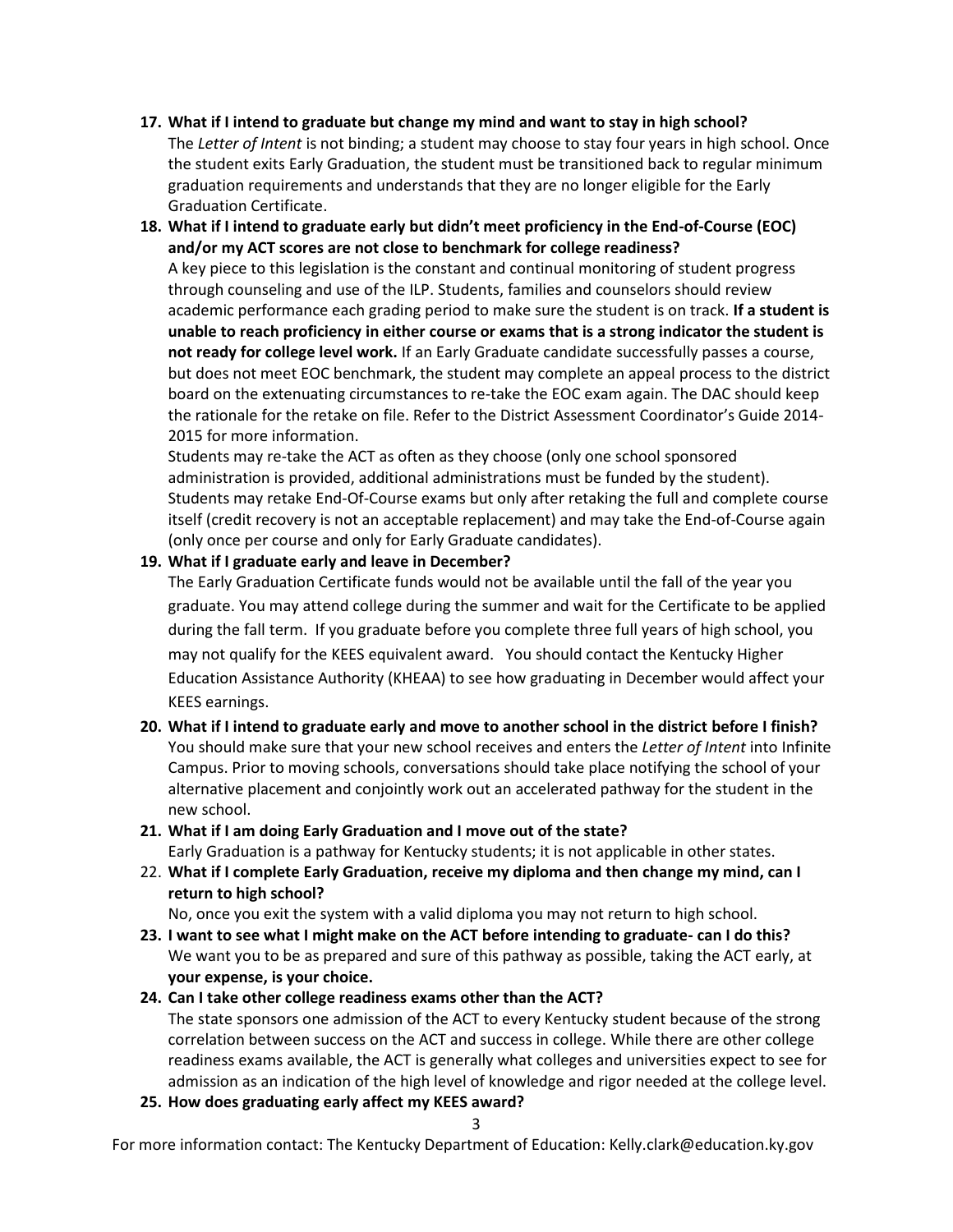Students who graduate at the end of their third year at a Kentucky high school will be eligible for the equivalent of four years' worth of KEES. Students who graduate in two years will get two years of KEES. Additional questions about KEES should be directed to the Kentucky Higher Education Assistance Authority at (800) 928-8926 ext. 67397.

#### **26. What is the Certificate?**

The regulation provides a financial incentive for students who both sign an intent and successfully complete the proficiency criteria to graduate early. The "Early Graduation Certificate" is awarded by the district and signed by the principal and superintendent, and makes the recipient eligible for a scholarship award equal to one-half  $\chi$ ) of the state portion of the average statewide per pupil guaranteed base funding level. This scholarship is to be used at a Kentucky public two or four year public or non-profit independent institution accredited by the Southern Association of Colleges and Schools (SACS).

### **27. How does the Early Graduation Certificate work?**

After completing the Early Graduation pathway, students receive the "Certificate" when they work with both their district, KHEAA and the Kentucky two- or four- year public or non-profit school they are entering. The Certificate funds are awarded directly to the institution for the student.

#### **28. Can I apply the certificate to out of state schools?**

No, The Certificate monies may only be used toward a Kentucky public or non-profit two- or four-year institution.

### **29. Is this more rigorous than a general diploma?**

The courses required English II, Algebra II, Biology and US History and the linked End-of-Course exams are demanding. When these four courses and the ACT taken earlier than most students and are taken in an accelerated pathway the curriculum is both rigorous and demanding.

### **30. I am in middle school, why should I worry about this now?**

If you are interested in Early Graduation, thinking ahead to possible high school schedules and making sure that you have or will take the requisite courses to complete Early Graduation as a sophomore or junior would be beneficial. Families of students may need to have discussions prior to high school about student academic and maturity factors as well as financial issues that go with a student entering college early.

### **31. As a parent/guardian, what issues should I consider surrounding Early Graduation?**

All students are unique, so as you think about Early Graduation; there are many factors which could affect the decision. Is your student emotionally mature enough to work independently? Is the student socially immature and would mind being in classes with students that are older? Is the student one who has a plan for the future? Does the student want to stay in high school to complete four years of activities, sports or competitions? Would the student benefit from taking advanced level, AP, IB or dual credit courses-gaining college credit while remaining in the high school environment? Are you ready financially to send a student to college as a sophomore or junior? Are there scholarships, academic opportunities or events in the high school that the student would benefit from by staying four years? Does the student have a career track that they can add onto their college readiness by staying four years? Early Graduation does not require two years of world language for a diploma, but many four-year undergraduate programs require that for admission, does Early Graduation adequately prepare your student for their academic plan? There are more questions but Early Graduation is a decision that should be agreed upon by the student and the family, followed by a conversation with the school counselor about criteria for success.